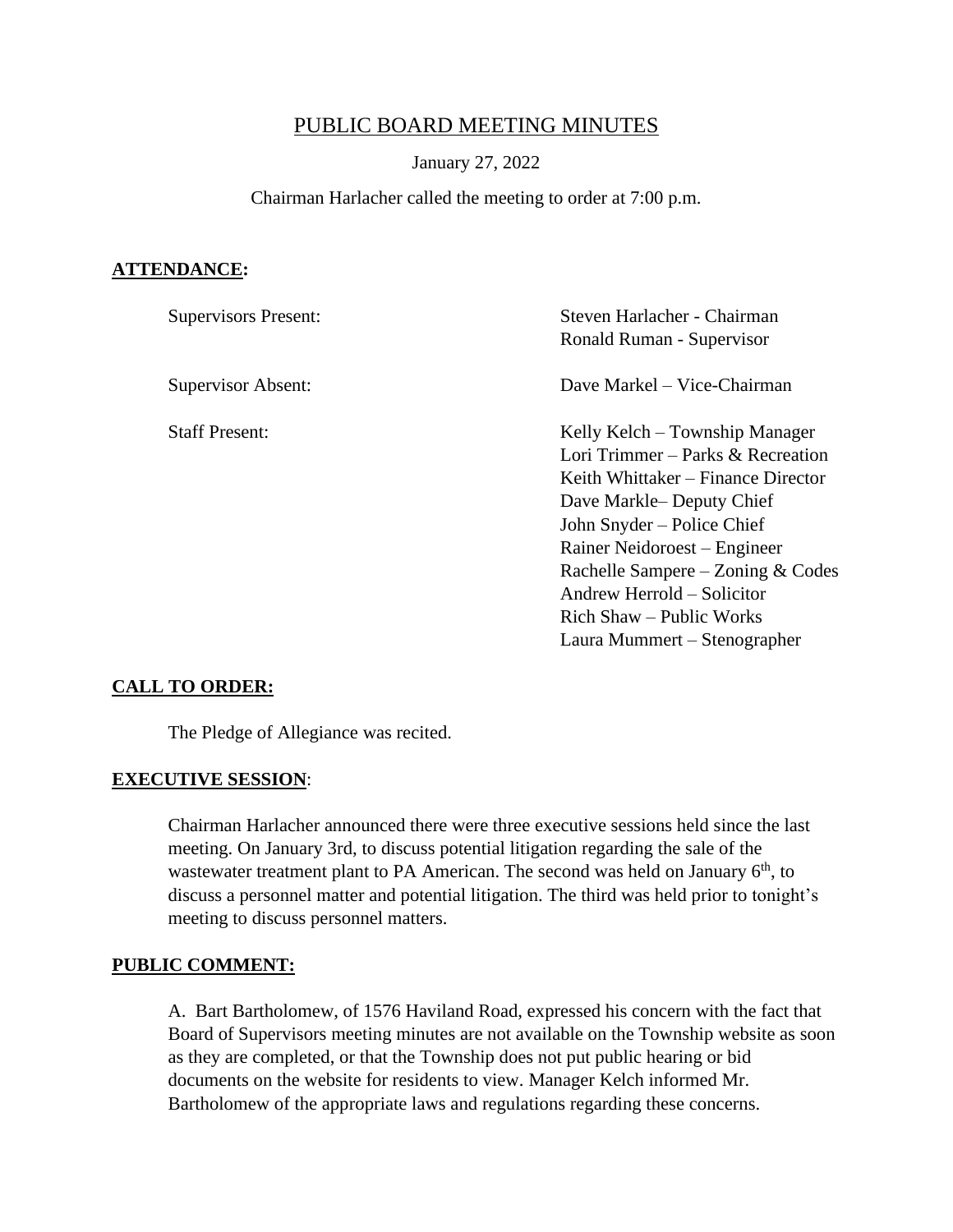### **APPROVAL OF MINUTES:**

A. The minutes of the December 16, 2021, Public Board Meeting were provided for approval. Motion to approve the Public Meeting Minutes of December 16, 2021, as presented. Supervisor Ruman stated that he was not a Board member at this meeting but was in attendance. He concurred that his recollection of the meeting was correct in the minutes provided.

| <b>MOTION:</b> | R. Ruman                         |
|----------------|----------------------------------|
| SECOND:        | S. Harlacher                     |
|                | <b>MOTION PASSED UNANIMOUSLY</b> |

B. The minutes of the January 3, 2022, Re-organizational Meeting were provided for approval. Motion to approve the Re-organizational Meeting Minutes of January 3, 2022, as presented.

| <b>MOTION:</b> | R. Ruman                         |
|----------------|----------------------------------|
| <b>SECOND:</b> | S. Harlacher                     |
|                | <b>MOTION PASSED UNANIMOUSLY</b> |

## **OPEN FLOOR DISCUSSION:**

No discussion was made.

#### **OLD BUSINESS:**

A. RV PARKING ORDINANCE: Discussion on the draft RV Parking Ordinance Solicitor Herrold drafted. The Board asked Solicitor Herrold some questions on some aspects of the draft. Motion to approve staff recommendation to authorize the Solicitor to advertise and hold a public hearing at its meeting on February  $24<sup>th</sup>$ .

| <b>MOTION:</b> | S. Harlacher                     |
|----------------|----------------------------------|
| <b>SECOND:</b> | R. Ruman                         |
|                | <b>MOTION PASSED UNANIMOUSLY</b> |

#### **NEW BUSINESS:**

A. PENN WASTE DISCUSSION: Joel Washok from Penn Waste was present to discuss current issues the company is facing in regard to trash collection in the Township. There have been ongoing issues with trash and recycling not being collected in a timely manner. Mr. Washok apologized to the Board and informed them with COVID outbreaks and labor issues have been causing the issues all over the county. They are doing everything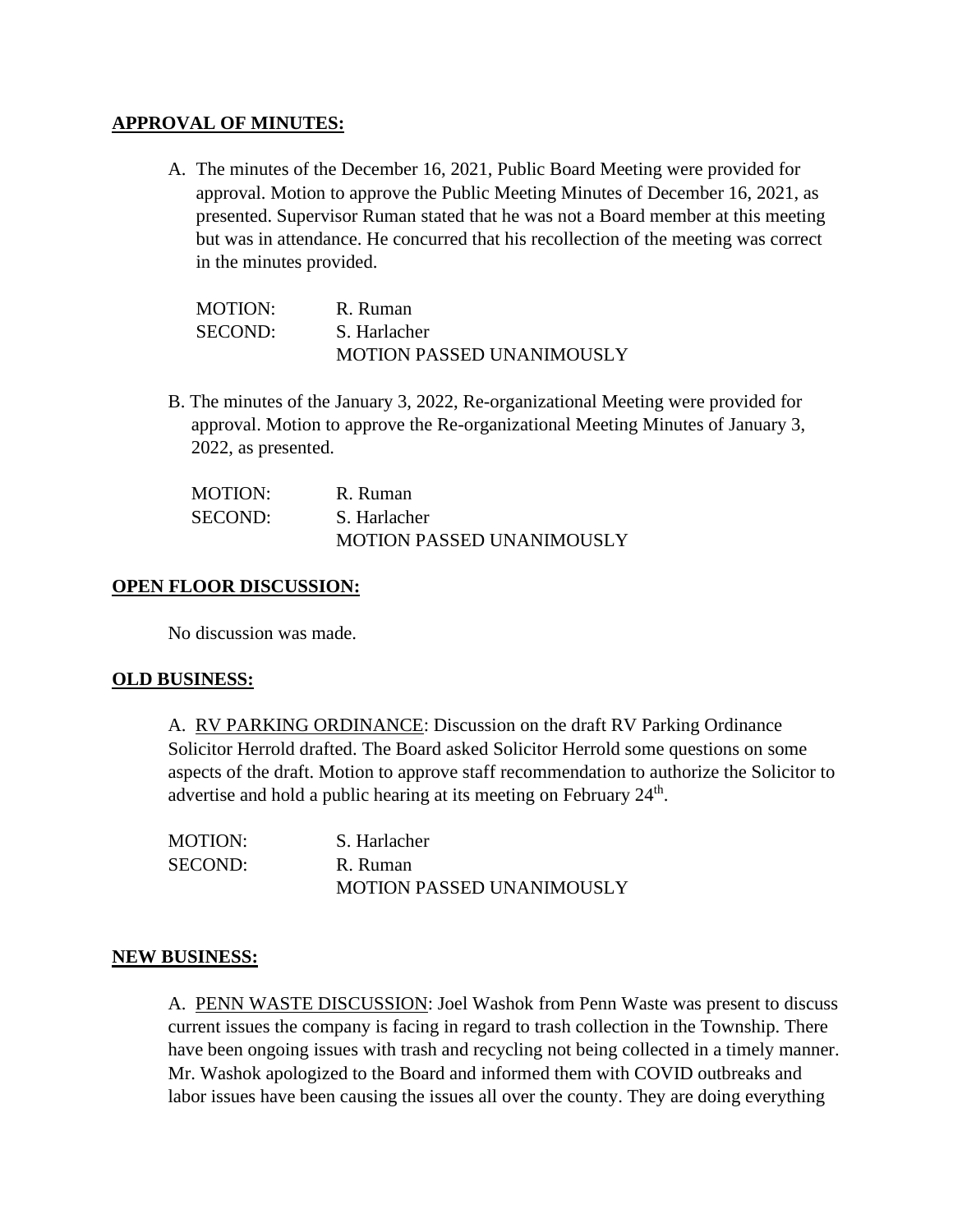they can to rectify the issue. Manager Kelch that incorporating fines isn't really fixing the problem. The Board asked to please communicate with the Township as much as possible. Mr. Washok was in agreement.

#### B. PA AMERICAN WATER/YORK CITY ACT 537 PLAN SPECIAL STUDY: Scott

Armburst from PA American Water was present to request the Board review and approve a special study revision to the York City 537 Plan. This study is an administration function that is required by the Pennsylvania Department of Environmental Protection (DEP). Mr. Armburst explained this was needed because of the transfer of ownership between York City and Pa American Water.

C. RESOLUTION 22-06 DESTRUCTION OF RECORDS: Motion to approve Resolution 22-06, destruction of records as presented for the finance, police and fire departments.

| <b>MOTION:</b> | S. Harlacher                     |
|----------------|----------------------------------|
| SECOND:        | R. Ruman                         |
|                | <b>MOTION PASSED UNANIMOUSLY</b> |

D. T-856 SURETY REDUCTION FOR FINAL LAND DEVELOPMENT PLAN FOR 1441 OLD SALEM ROAD: Motion to approve a request from Cheryl Myers of Integrity First Home Buyers, LLC to return or reduce the letter of credit for the land development plan at 1441 Old Salem Road. Dawood Engineers has provided recommendation to reduce the letter of credit to \$17,798.00 to beheld for 18 months as the required maintenance guaranty.

| <b>MOTION:</b> | R. Ruman                  |
|----------------|---------------------------|
| SECOND:        | S. Harlacher              |
|                | MOTION PASSED UNANIMOUSLY |

E. H.B. MCCLURE HVAC AGREEMENT: Motion to approve a one-year contract with H.B. McClure for a preventative maintenance agreement at a cost of \$4,250.00.

| <b>MOTION:</b> | R. Ruman                         |
|----------------|----------------------------------|
| SECOND:        | S. Harlacher                     |
|                | <b>MOTION PASSED UNANIMOUSLY</b> |

F. HANDICAPPED PARKING REQUEST: Motion to approve allowing Solicitor to prepare and advertise an ordinance for a handicap parking spot located at 3170 Robin Road. The ordinance will then be placed on agenda for consideration by the Board at its meeting on February  $24^{\text{th}}$ .

MOTION: R. Ruman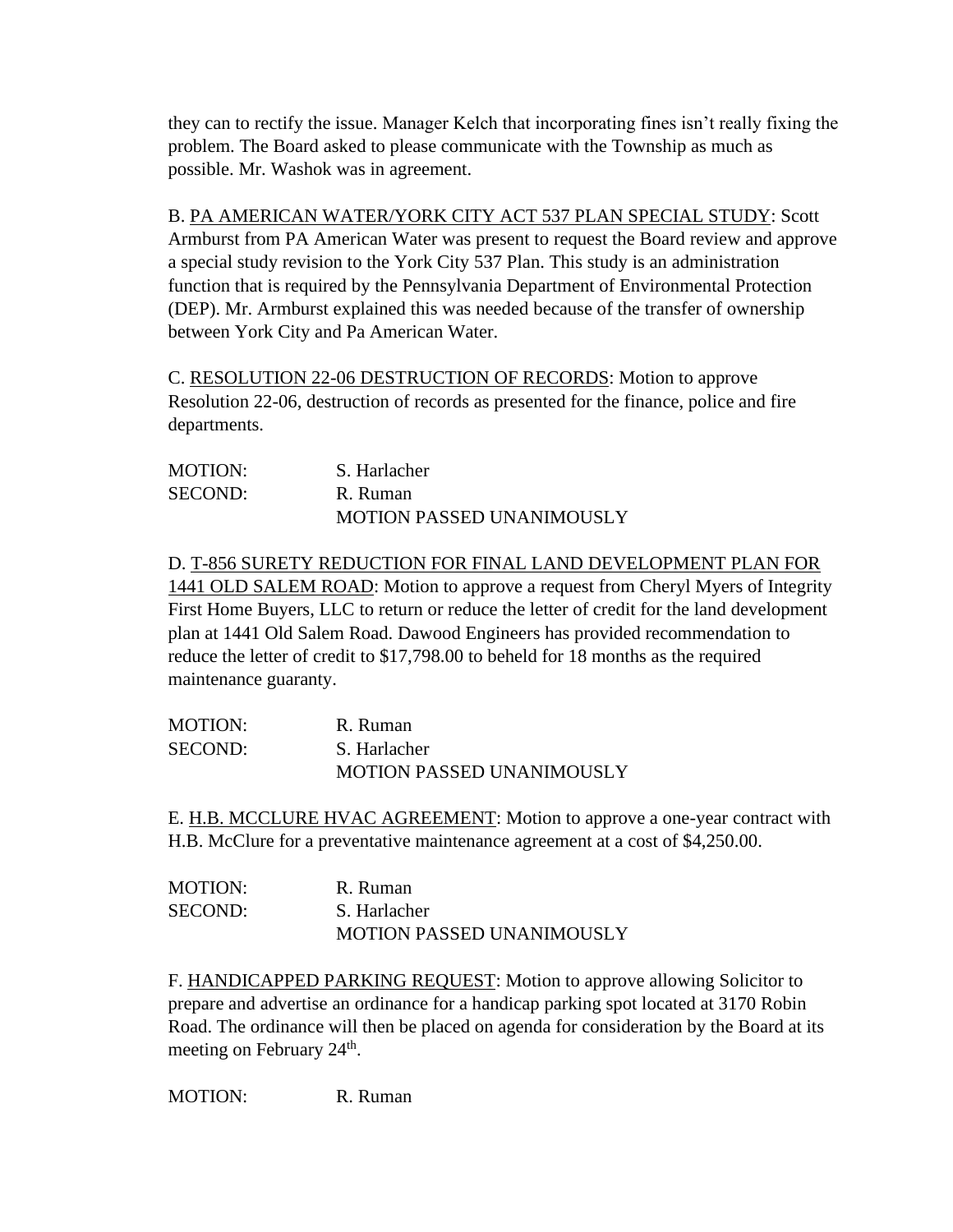## SECOND: S. Harlacher MOTION PASSED UNANIMOUSLY

G. HANDICAPPED PARKING REQUEST: Motion to approve allowing the Solicitor to prepare and advertise an ordinance for a handicap parking spot located at 129 N. Diamond Street. This ordinance will then be placed on the agenda for consideration by the Board at its meeting of February 24<sup>th</sup>.

| <b>MOTION:</b> | S. Harlacher                     |
|----------------|----------------------------------|
| SECOND:        | R. Ruman                         |
|                | <b>MOTION PASSED UNANIMOUSLY</b> |

H. ROAD CLOSURES: Motion to ratify a road closure on Wilt Drive that occurred on January  $19<sup>th</sup>$ , South Drive on January  $20<sup>th</sup>$ , and Breezewood Road on January  $24<sup>th</sup>$  to the 28<sup>th</sup> for Columbia Gas to perform a non-emergency line replacement.

| MOTION: | S. Harlacher                     |
|---------|----------------------------------|
| SECOND: | R. Ruman                         |
|         | <b>MOTION PASSED UNANIMOUSLY</b> |

I. ROAD CLOSURE: Motion to approve a road closure on North Drive that will occur on January  $31<sup>st</sup>$  until February  $4<sup>th</sup>$  for Columbia Gas to perform a non-emergency line replacement.

| <b>MOTION:</b> | R. Ruman                         |
|----------------|----------------------------------|
| <b>SECOND:</b> | S. Harlacher                     |
|                | <b>MOTION PASSED UNANIMOUSLY</b> |

J. COLONIAL HOUSE SEWER ISSUE & R-O-W APPLICATION: Discussion by the Board regarding the agreement between Colonial House and the Township would be the permittee for a highway occupancy permit to place sewer lines in the state right-of-way in exchange for a financial contribution. Colonial House has not paid this fee and is requesting the payment be made in three equal payments over a four-year period due to increase in costs. The Board discussed this issue and decided to not entertain this request because they had already agreed to pay the fee all at once. Motion to deny this request was made.

| <b>MOTION:</b> | R. Ruman                         |
|----------------|----------------------------------|
| SECOND:        | S. Harlacher                     |
|                | <b>MOTION PASSED UNANIMOUSLY</b> |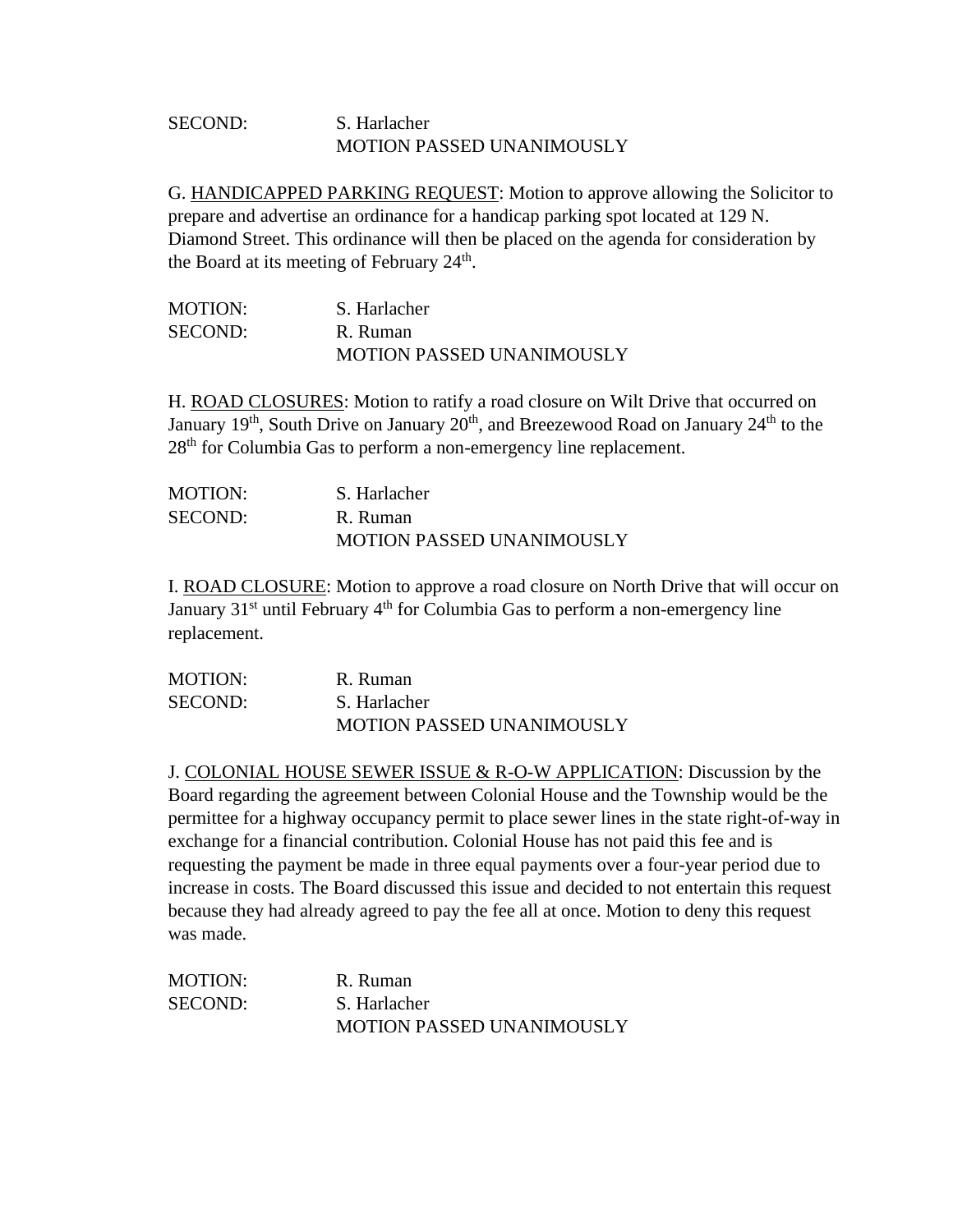K. TRANSPARENCY DISCUSSIONS: Discussion by the Board was had on three topics:

- Continuing to stream Board meetings on the Facebook platforms and archiving the meetings for one (1) year. Chairman Harlacher asked why the 1 year, and Supervisor Ruman said it seemed an appropriate time. They agreed to visit this discussion once the meeting room is updated.
- Meeting agendas posted as soon as available on Township website homepage. Posting on website all terms soon to be expiring for boards and commissions three months prior. Discussion was had about having a link on the homepage that would take you to agenda/minutes. It was agreed to list open positions three months prior. Supervisor Ruman also mentioned to Director Trimmer about the possibility of listing these openings in the Fall Newsletter as well. Director Trimmer said she will see what she can do when the time comes.

L. AMERICAN RESCUE FUNDS: Chief Snyder gave a brief informational discussion on the proposed uses for the two license plate readers that will be purchased using the American Rescue Funds. The Board asked questions, and they were answered by Chief Snyder.

M. NEW ROAD CREW POSITION: Motion to approve staff recommendation to create a new position that will be combined between the road crew and the parks/recreation departments.

| <b>MOTION:</b> | S. Harlacher                     |
|----------------|----------------------------------|
| <b>SECOND:</b> | R. Ruman                         |
|                | <b>MOTION PASSED UNANIMOUSLY</b> |

N. ROAD CLOSURE BAKER ROAD: Motion to approve the upcoming bridge project by PennDOT to close a portion of Baker Road for construction from February 10<sup>th</sup>, 2022, to the anticipated end date of July 25, 2022. A traffic detour will be in place, and this information will be posted on the Township website and Facebook pages.

| <b>MOTION:</b> | S. Harlacher                     |
|----------------|----------------------------------|
| SECOND:        | R. Ruman                         |
|                | <b>MOTION PASSED UNANIMOUSLY</b> |

O. REQUEST FOR PAYMENT: Motion to approve application for payment #6 from PSI Pumping Solutions, Inc., for the Adams Street Pump Station Project in the amount of \$11,784.96.

| <b>MOTION:</b> | R. Ruman     |
|----------------|--------------|
| SECOND:        | S. Harlacher |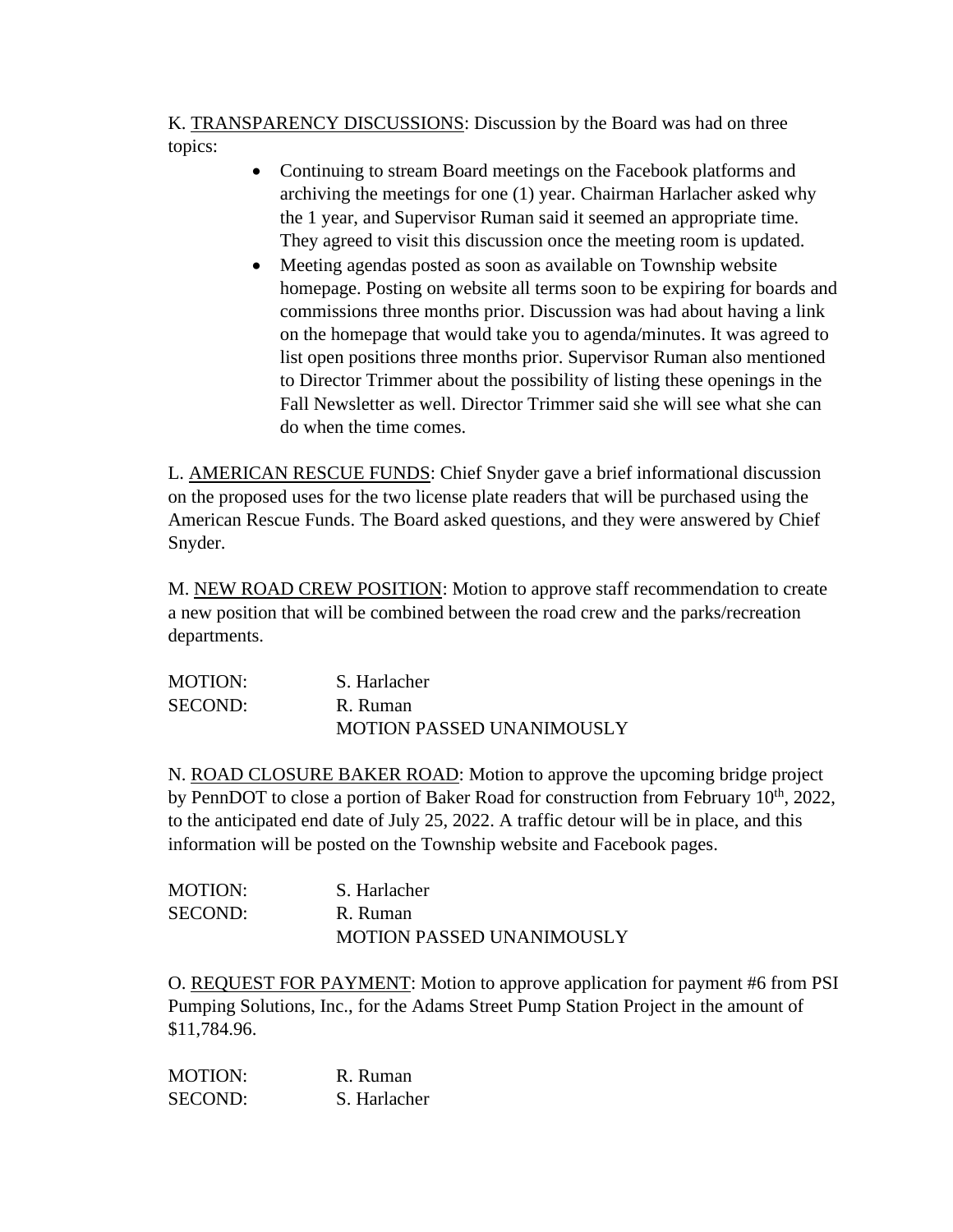## MOTION PASSED UNANIMOUSLY

## **ADMINISTRATIVE REPORTS:**

- A. RECREATION DIRECTOR: Director Trimmer's report was reviewed. Trimmer thanked the Stewart Foundation for sponsoring the fireworks at the upcoming summer carnival again this year. She mentioned that the Spring/Summer Newsletter is being worked on. Supervisor Ruman asked if a spot in the newsletter could be for informing residents about firework regulations in the Township.
- B. FINANCE DIRECTOR: Director Whittaker's report was reviewed. Whittaker announced that CivicPay is up and running for sewer/trash payments. He also mentioned that he and his team have begun issuing water termination for accounts past due.
- C. FIRE CHIEF: Chief Laughman's report was reviewed. No further questions.
- D. POLICE CHIEF: Chief Snyder's report was reviewed. Snyder wanted to commend his detectives and officers for their great work on a homicide case.
- E. TOWNSHIP MANAGER: Manager Kelch's report was reviewed. Kelch asked the Board about what information they would like on the website for their contact information. He also informed Supervisor Ruman that his inquiry about setting up a voicemail option for when the Township is closed would be costly. No action was taken.
- F. ENGINEER: Engineer Neideroest's report was reviewed. No further questions.
- G. ZONING OFFICER: Officer Sampere's report was reviewed. No further questions.
- H. SOLICITOR: Solicitor Herrold's report was reviewed. Solicitor Herrold did speak of fire ordinance updates coming to echo what Supervisor Ruman expressed as concern during Director Trimmer's report.
- I. PUBLIC WORKS DIRECTOR: Rich Shaw is temporarily filling in as Public Works Director. No report was provided this month; however, Mr. Shaw did give the Board a brief overview of what the Public Works Department has been working on. No questions were asked.

#### **STORMWATER MANAGEMENT/MS4**

Zoning Officer Sampere noted that the Township's MS4 Storm Water Inspector is available Monday thru Friday 8 a.m. to 4:30 p.m. to answer any questions related to storm water management.

**BILLS:** Motion to pay bills as presented: